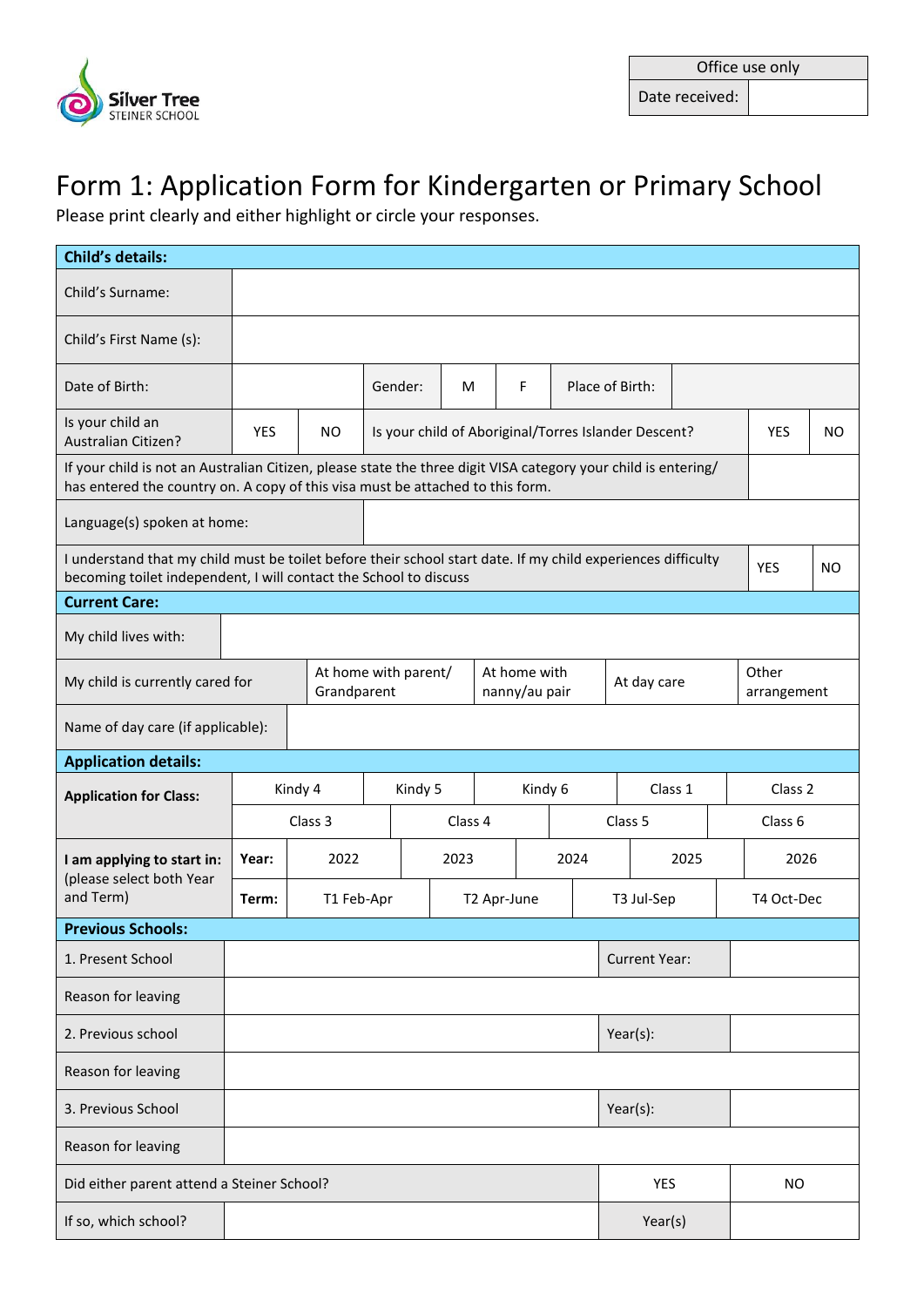| I authorise STSS to contact any previous schools my child attended, from the<br>following date:                                                                                                                                | Date:      |                   | N/A |  |  |  |  |
|--------------------------------------------------------------------------------------------------------------------------------------------------------------------------------------------------------------------------------|------------|-------------------|-----|--|--|--|--|
| Special needs (if you answer yes to any of the below, please attach relevant documentation.)                                                                                                                                   |            |                   |     |  |  |  |  |
| Does your child have any diagnosed mental health, learning, developmental, physical or behavioural<br>difficulties?                                                                                                            | <b>YES</b> | NO.               |     |  |  |  |  |
| Has your child been involved in a gifted and talented program or a remedial education program?                                                                                                                                 |            | YES               | NO. |  |  |  |  |
| Has your child ever been suspended or had their enrolment terminated at a school                                                                                                                                               |            | <b>YES</b><br>NO. |     |  |  |  |  |
| Vaccination requirements for children entering Kindy 4 and Kindy 5:                                                                                                                                                            |            |                   |     |  |  |  |  |
| If your child turns 5 on or before the 30 <sup>th</sup> June, they are considered to be of compulsory school age from the beginning of<br>that year.                                                                           |            |                   |     |  |  |  |  |
| Legislation requires that parents of children who are not of compulsory school age provide the school with an Immunisation<br>History Statement showing an immunisation status of 'up to date'.                                |            |                   |     |  |  |  |  |
| At the next stage of enrolment, you will be required to provide the School with an Immunisation History Statement.<br>Instructions on how to obtain this will be provided.                                                     |            |                   |     |  |  |  |  |
| Please see the link below regarding exemptions which may apply to you.                                                                                                                                                         |            |                   |     |  |  |  |  |
| https://ww2.health.wa.gov.au/~/media/Files/Corporate/general%20documents/Immunisation/PDF/No%20Jab%20No%20Pl<br>ay/Immunisation%20requirements%20for%20child%20care%20services%20kindergarten%20and%20schools.pdf              |            |                   |     |  |  |  |  |
| If you intend to enrol your child based on a catchup schedule, you will need to provide the following form, signed by your<br>GP:                                                                                              |            |                   |     |  |  |  |  |
| https://ww2.health.wa.gov.au/-/media/Files/Corporate/general-documents/Immunisation/PDF/No-Jab-No-Play/Enrolling-<br>an-exempt-child--family-circumstances.pdf                                                                 |            |                   |     |  |  |  |  |
| I confirm that at the next stage of enrolment I will provide an Australian Immunisation Register<br>(AIR) History Statement showing a status of 'up to date' and dated less than two months before<br><b>YES</b><br>enrolment. |            |                   |     |  |  |  |  |
| My child is exempt from this legislation, based on the following exemption:                                                                                                                                                    |            |                   |     |  |  |  |  |
| My child is of compulsory school age.<br>YES                                                                                                                                                                                   |            |                   |     |  |  |  |  |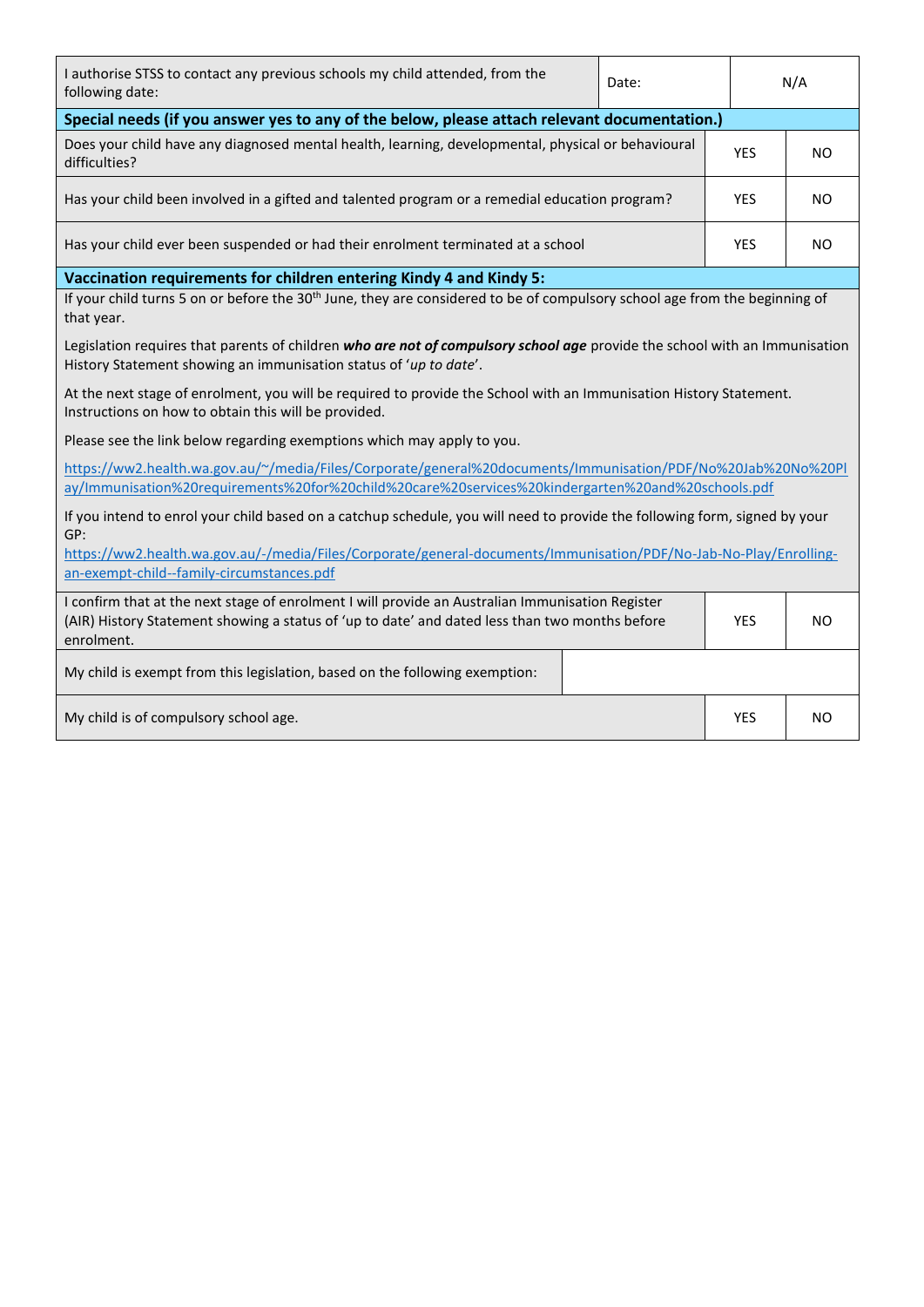| Parent/ Guardian Details:                     |                            |   |                                               |                                                                                              |                   |  |         |                        |      |                        |      |
|-----------------------------------------------|----------------------------|---|-----------------------------------------------|----------------------------------------------------------------------------------------------|-------------------|--|---------|------------------------|------|------------------------|------|
| <b>Mother's/Guardian's Details:</b>           |                            |   |                                               | Father's/ Guardian's Details:<br>(Where contact details are the same as mother, leave blank) |                   |  |         |                        |      |                        |      |
| If not the mother, relationship to the child: |                            |   | If not the father, relationship to the child: |                                                                                              |                   |  |         |                        |      |                        |      |
| Title                                         |                            |   |                                               | Title                                                                                        |                   |  |         |                        |      |                        |      |
| Surname                                       |                            |   |                                               | Surname                                                                                      |                   |  |         |                        |      |                        |      |
| <b>First Name</b>                             |                            |   |                                               |                                                                                              | <b>First Name</b> |  |         |                        |      |                        |      |
| Home                                          |                            |   |                                               |                                                                                              | Home              |  |         |                        |      |                        |      |
| <b>Address</b>                                |                            |   |                                               | Address                                                                                      |                   |  |         |                        |      |                        |      |
| Postcode                                      |                            |   |                                               |                                                                                              | Postcode          |  |         |                        |      |                        |      |
| Home Tel                                      |                            |   |                                               | Home Tel                                                                                     |                   |  |         |                        |      |                        |      |
| Mobile Tel                                    |                            |   |                                               | Mobile Tel                                                                                   |                   |  |         |                        |      |                        |      |
| Work Tel                                      |                            |   |                                               | Work Tel                                                                                     |                   |  |         |                        |      |                        |      |
| Email                                         |                            |   |                                               | Email                                                                                        |                   |  |         |                        |      |                        |      |
| <b>Parents Marital Status:</b>                |                            |   |                                               |                                                                                              |                   |  |         |                        |      |                        |      |
|                                               | Married/De Facto<br>Single |   |                                               | Separated<br>Divorced                                                                        |                   |  | Widowed |                        |      |                        |      |
| Sibling(s)                                    |                            |   |                                               |                                                                                              |                   |  |         |                        |      | <b>Tick applicable</b> |      |
|                                               | Name                       |   | Gender                                        |                                                                                              | Date of Birth     |  |         | School (if applicable) | Full | Step                   | Half |
|                                               |                            | M | F                                             |                                                                                              |                   |  |         |                        |      |                        |      |
|                                               |                            | M | F                                             |                                                                                              |                   |  |         |                        |      |                        |      |
|                                               |                            | М | F                                             |                                                                                              |                   |  |         |                        |      |                        |      |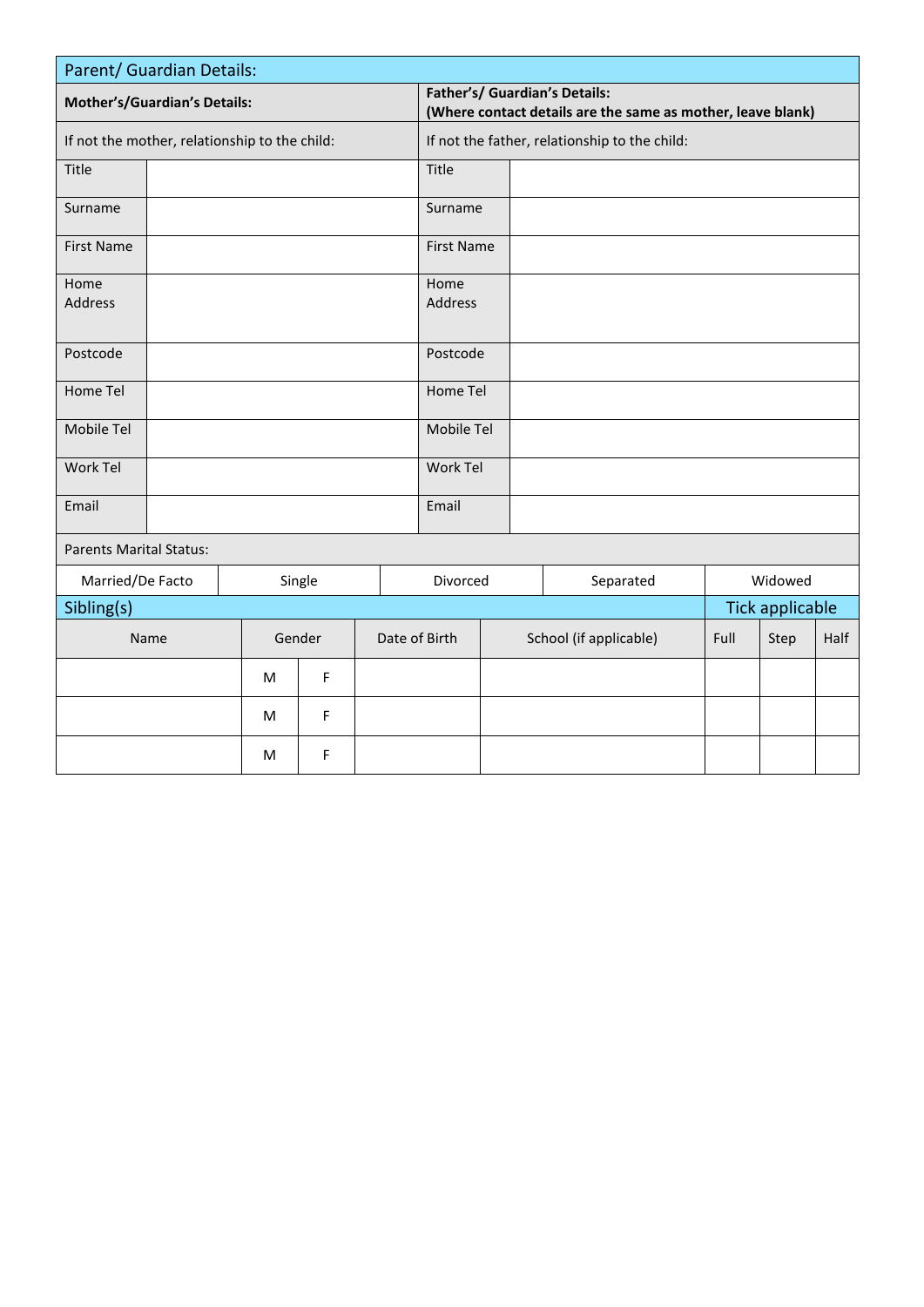| <b>Application Fee:</b>                                                                                                                                                                                                                                                                                                                                                                          |              |                              |               |                                                    |                       |                    |     |               |  |  |  |
|--------------------------------------------------------------------------------------------------------------------------------------------------------------------------------------------------------------------------------------------------------------------------------------------------------------------------------------------------------------------------------------------------|--------------|------------------------------|---------------|----------------------------------------------------|-----------------------|--------------------|-----|---------------|--|--|--|
| Payment by:                                                                                                                                                                                                                                                                                                                                                                                      |              |                              |               | <b>Bank transfer</b>                               |                       | <b>Credit Card</b> |     | <b>EFTPOS</b> |  |  |  |
| <b>Bank Details:</b>                                                                                                                                                                                                                                                                                                                                                                             |              |                              |               | BSB: 633 000<br><b>Account Number: 137 169 512</b> |                       |                    |     |               |  |  |  |
| I enclose proof of bank transfer:                                                                                                                                                                                                                                                                                                                                                                |              |                              |               |                                                    |                       | <b>YES</b>         | N/A |               |  |  |  |
| I authorise you to debit my Visa/ Mastercard for the following amount.<br>Please refer to the 'Fee Schedule' for current application fee.                                                                                                                                                                                                                                                        |              |                              |               |                                                    |                       |                    |     |               |  |  |  |
| Card Number:                                                                                                                                                                                                                                                                                                                                                                                     |              |                              |               |                                                    |                       |                    |     |               |  |  |  |
| <b>Cardholders Name:</b>                                                                                                                                                                                                                                                                                                                                                                         |              |                              |               |                                                    |                       |                    |     |               |  |  |  |
| Expiry date:                                                                                                                                                                                                                                                                                                                                                                                     |              |                              |               |                                                    |                       |                    |     |               |  |  |  |
| Signature:                                                                                                                                                                                                                                                                                                                                                                                       |              |                              |               |                                                    |                       |                    |     |               |  |  |  |
| How did you hear about us? Circle as many as are applicable.                                                                                                                                                                                                                                                                                                                                     |              |                              |               |                                                    |                       |                    |     |               |  |  |  |
| Internet Search<br>Engine                                                                                                                                                                                                                                                                                                                                                                        | Social Media | Local Newspaper              | Word of Mouth |                                                    | Other, please detail: |                    |     |               |  |  |  |
| Have you attended a School Tour?                                                                                                                                                                                                                                                                                                                                                                 |              |                              |               |                                                    |                       | <b>YES</b>         | NO. |               |  |  |  |
| Signatures:                                                                                                                                                                                                                                                                                                                                                                                      |              |                              |               |                                                    |                       |                    |     |               |  |  |  |
| I/ we confirm the details provided in this Application Form are correct and I/ we understand that this application is the first<br>stage in the process of applying to Silver Tree Steiner School and does not guarantee placement.<br>I have disclosed ALL required and relevant information regarding any special needs in order for the School to provide the<br>best education for my child. |              |                              |               |                                                    |                       |                    |     |               |  |  |  |
| In the case of separated or divorced parents - if parents have joint custody, or court orders are not in place, then both<br>parents must sign this form.                                                                                                                                                                                                                                        |              |                              |               |                                                    |                       |                    |     |               |  |  |  |
| Mother/ Guardians signature:                                                                                                                                                                                                                                                                                                                                                                     |              | Father/ Guardians signature: |               |                                                    |                       |                    |     |               |  |  |  |
|                                                                                                                                                                                                                                                                                                                                                                                                  |              |                              |               |                                                    |                       |                    |     |               |  |  |  |
| Date:                                                                                                                                                                                                                                                                                                                                                                                            |              |                              |               | Date:                                              |                       |                    |     |               |  |  |  |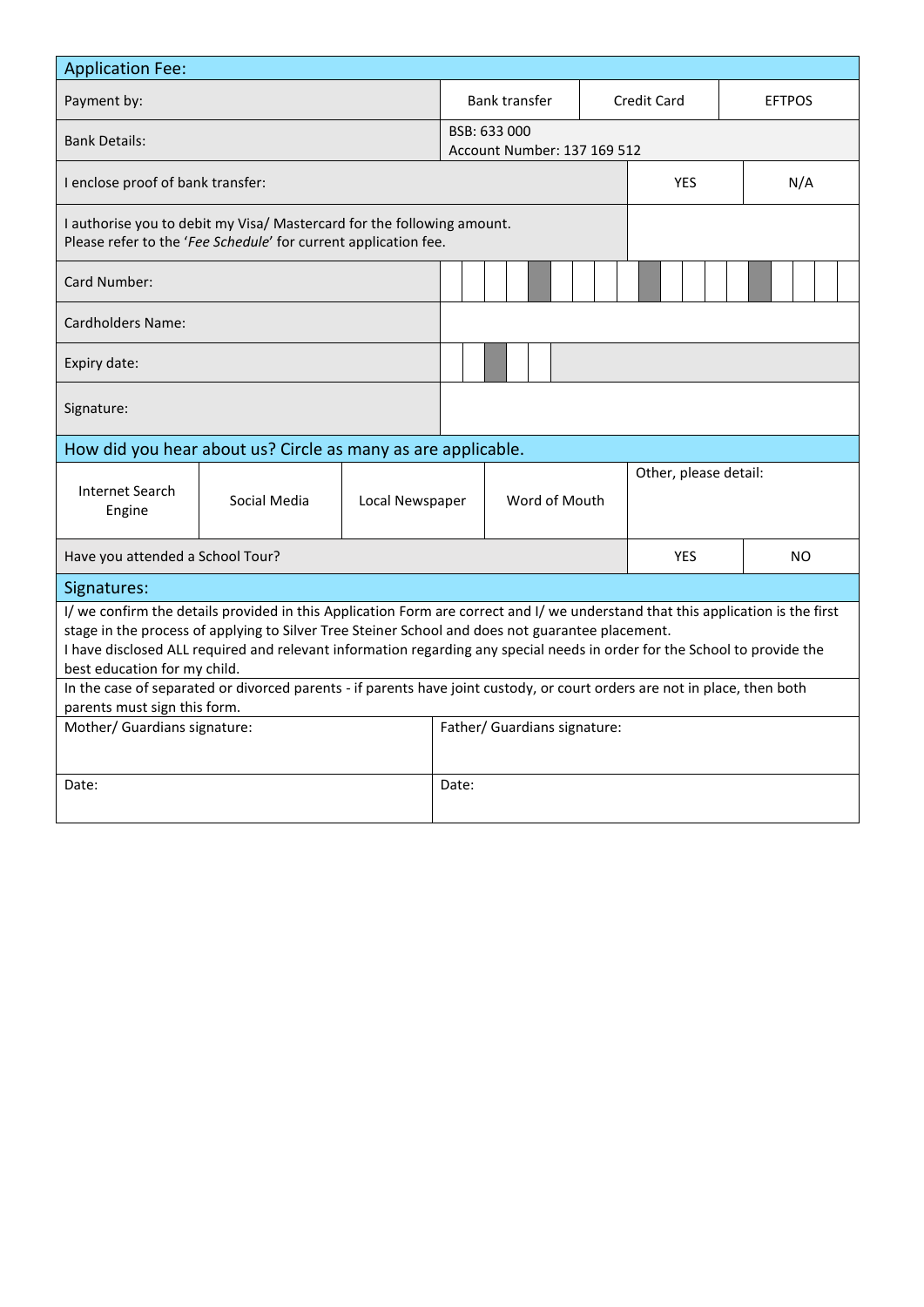Please return this form with relevant attachments below to:

School Development Coordinator Silver Tree Steiner School 695 Roland Road, Parkerville 6081 [community@silvertree.wa.edu.au](mailto:community@silvertree.wa.edu.au)

| I have attached to this form:                                                                                                                                                                                                                                                                                            |            |     |
|--------------------------------------------------------------------------------------------------------------------------------------------------------------------------------------------------------------------------------------------------------------------------------------------------------------------------|------------|-----|
| 1. A copy of my child's birth certificate.                                                                                                                                                                                                                                                                               | <b>YES</b> |     |
| 2. In the case of children NOT born in Australia, I am attaching a copy of my child's Australian passport<br>or current VISA.                                                                                                                                                                                            | <b>YES</b> | N/A |
| 3. If both parents were born overseas, please attach either:<br>a. An Australian citizenship or residency certificate for the child, or<br>b. An Australian passport for the child, or<br>In the case of a child over 10, proof that the child has been resident in Australia from birth<br>C <sub>1</sub><br>to age 10. | <b>YES</b> | N/A |
| 4. I give permission for my VISA documents to be viewed through VEVO.                                                                                                                                                                                                                                                    | <b>YES</b> | N/A |
| 5. A copy of my child's last school report.                                                                                                                                                                                                                                                                              | <b>YFS</b> | N/A |
| 6. Any relevant documentation relating to my child's special needs including any specialist educational<br>and medical reports or any previous educational plans.                                                                                                                                                        | <b>YFS</b> | N/A |
| 7. My child is currently being home-schooled. I attach sample copies of work from the past 6 months,<br>including maths samples.                                                                                                                                                                                         | <b>YFS</b> | N/A |
| 8. We'd love to get to know you better! Please supply a letter introducing your family to the School<br>including your motivations for wanting a Steiner Education for your child.<br>(Not needed for sibling enrolments)                                                                                                | <b>YES</b> | N/A |

## Application & Enrolment Process Flowchart

1. Submit your completed Application (Form 1) to Silver Tree Steiner School.

2. The next step will depend upon a place being available in your child's class group.

| Should a place be unavailable:              | Should a place be available:                                                                                                                                                                                                                                                                                |  |  |  |  |  |
|---------------------------------------------|-------------------------------------------------------------------------------------------------------------------------------------------------------------------------------------------------------------------------------------------------------------------------------------------------------------|--|--|--|--|--|
| your child will be placed<br>on a waitlist. | Interview with Class Teacher.<br>$\bullet$<br>Offer of enrolment.<br>$\bullet$<br>Submit completed Enrolment Form (Form 2) and<br>$\bullet$<br>supporting documentation to Silver Tree Steiner School.<br>Pay the Enrolment Fee.<br>$\bullet$<br>Student starts at Silver Tree Steiner School.<br>$\bullet$ |  |  |  |  |  |